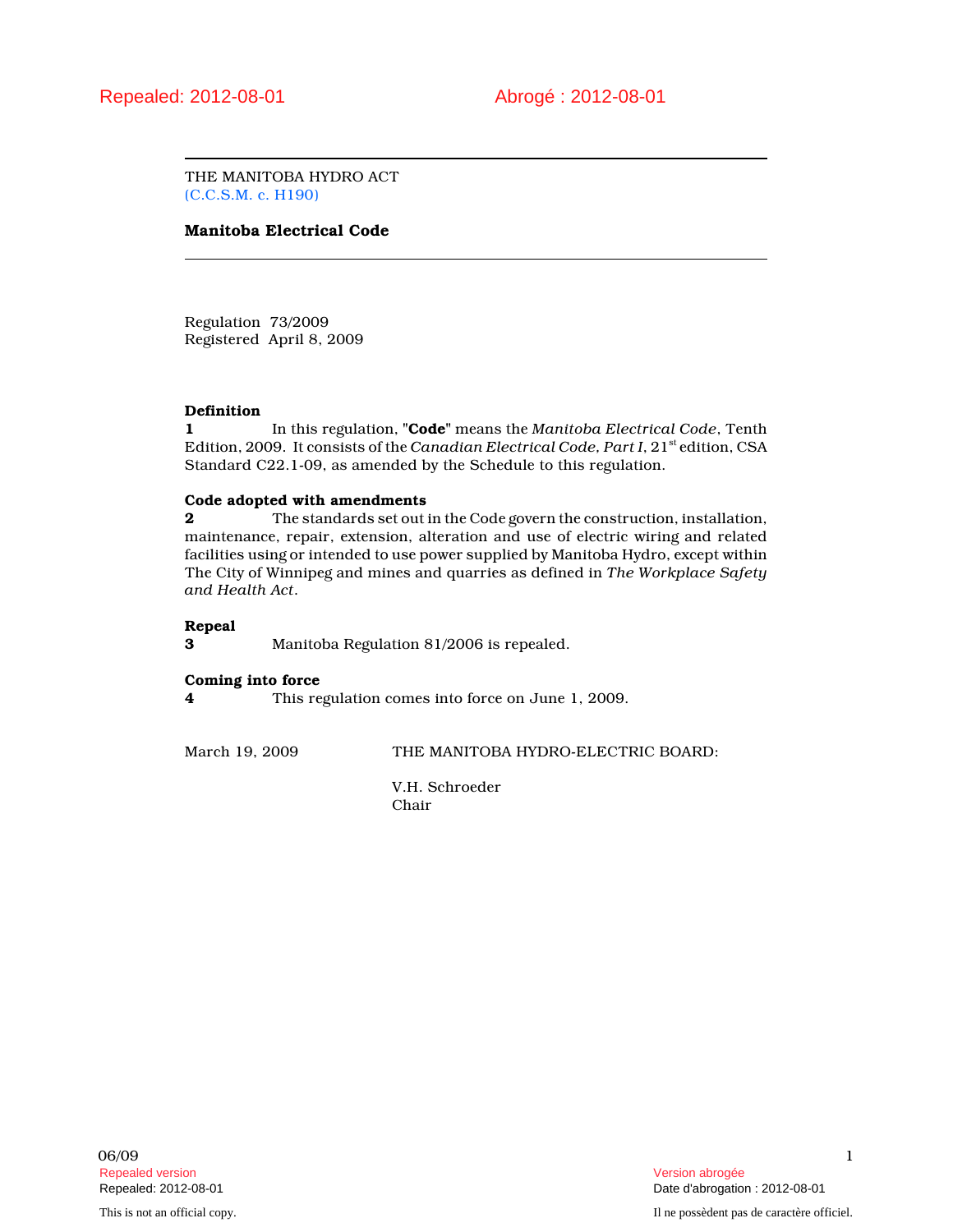# **SCHEDULE**

### AMENDMENTS TO THE CANADIAN ELECTRICAL CODE, PART I

### Amendments to Section 0 — Object, Scope, and Definitions

#### Section 0 amended

1 Section 0 of the Code is amended

# (a) in the definition "Approved", by adding the following after paragraph (b):

- (c) the equipment has been given special acceptance by Manitoba Hydro, or
- (d) the equipment has been given special acceptance by the Minister of Labour and Immigration for Manitoba;
- (b) by adding the following definition:

Chief Electrical Inspector means the person designated by Manitoba Hydro as the chief electrical inspector;

(c) by replacing the definition "Inspection department" with the following:

Inspection department means Manitoba Hydro;

# Amendments to Section 2 — General Rules

#### Rule 2-004 replaced

# 2 Rule 2-004 is replaced with the following:

#### 2-004 Application for Inspection

- (1) No electrical work with respect to installation, alteration, repair or extension of any electrical equipment shall commence until an electrical permit is issued by the inspection department.
- (2) Notwithstanding Subrule (1), a person licensed under The Electricians' Licence Act (Manitoba) is not required to have an electrical permit for the following electrical work:
	- (a) the replacement or repair of wiring devices with an electrical rating no greater than 30 amperes, 150 volts to ground and not associated with a location as described by section 18 or 20 of the Code; or
	- (b) the replacement or repair of electrical equipment not exceeding 30 amperes, 150 volts to ground and associated with a dwelling unit; or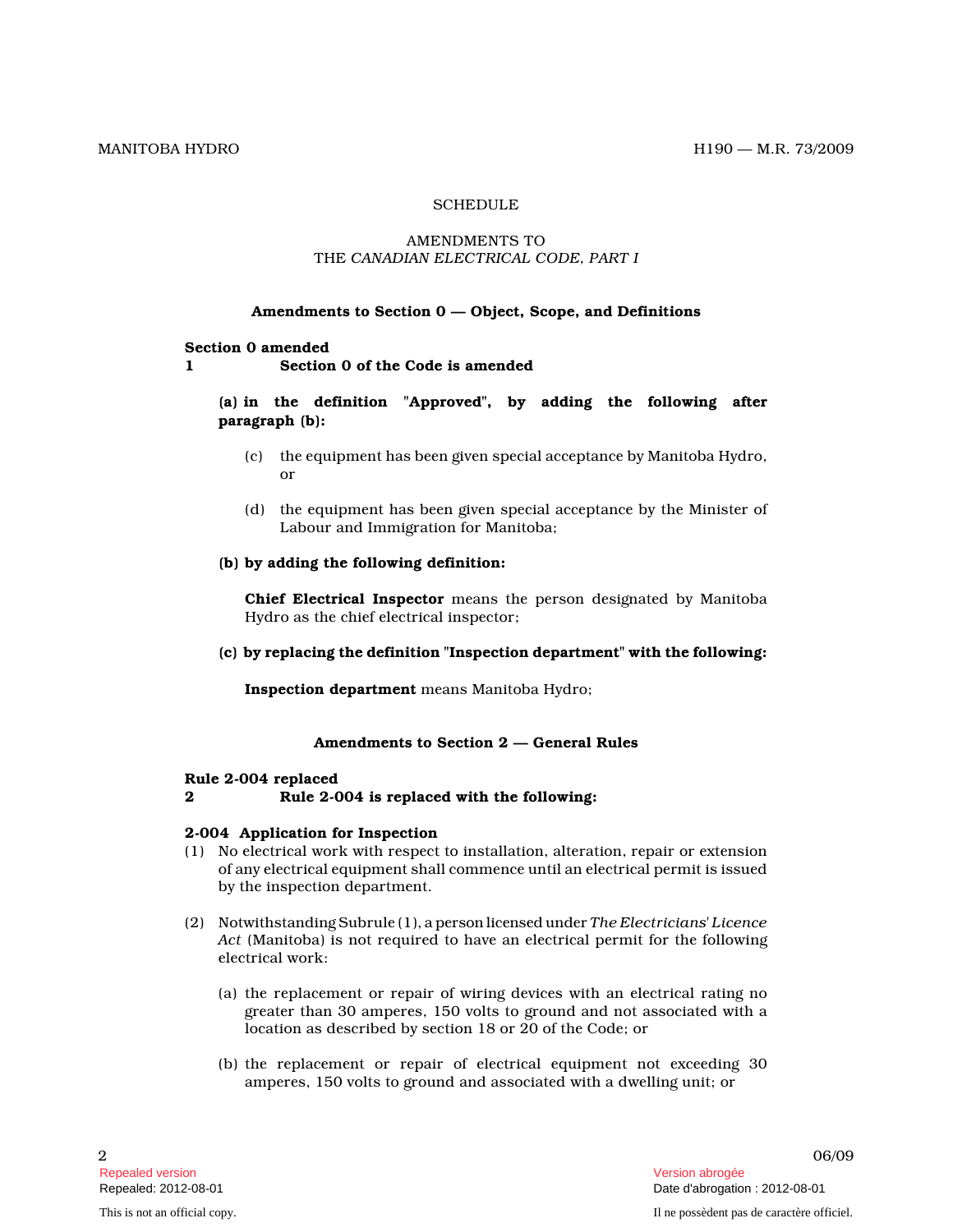- (c) electrical installations:
	- (i) where the cost of labour and materials (excluding the cost of utilization equipment supplied by the circuitry) does not exceed one hundred dollars (\$100.00) as determined by the inspection department in accordance with the current Schedule of Electrical Permit Fees; and
	- (ii) which are not associated with a hazardous location as described by sections 18 or 20 of the Code; and
	- (iii) which are not part of a consumers' service; an d
	- (iv) which do not involve the replacement or addition of distribution panels, fusible switches, motor controllers and similar equipment.
- (3) An electrical permit may be issued to:
	- (a) a person licensed under The Electricians' Licence Act (Manitoba) to perform such work as is permitted by the person's licence; or
	- (b) an allied trades person licensed by the Province of Manitoba to perform such electrical work as is permitted by the person's licence; or
	- (c) a qualified person as defined in the Canada Occupational Safety and Health Regulations under the Canada Labour Code for the purposes of work on premises regulated by those regulations; or
	- (d) an owner of residential or farm premises where:
		- (i) the applicant occupies or will occupy the premises as a dwelling, or the premises are part of the farm operation; and
		- (ii) the applicant provides electrical plans which have been examined and accepted by the inspection department; and
		- (iii) the premises, if a building, stands alone or is separated from any other occupancy or other part of the building by a fire wall or fire separation; and
		- (iv) the work to be performed is not in a hazardous location, as defined in the Code; and
		- (v) the electrical rating of the installation does not exceed 150 volts to ground, single phase and 200 amperes.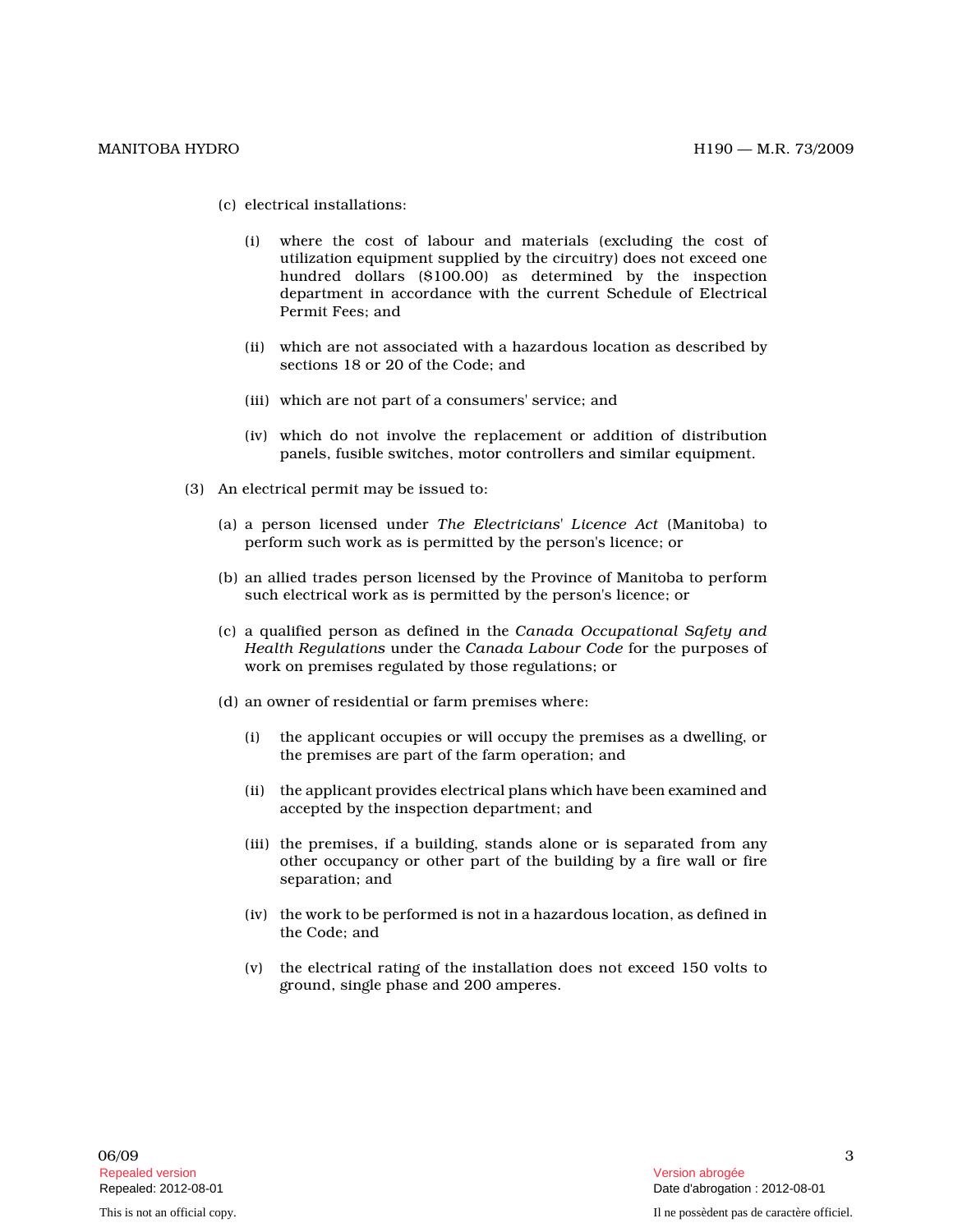- (4) An annual electrical permit may be issued for electrical work of a routine nature in connection with the maintenance or operation of a building or plant where such work is required to be performed at frequent intervals and where the owner or occupant of the building or plant employs his own electricians for that purpose, if the applicant agrees to:
	- (a) keep a record of all such work as the work is performed; and
	- (b) produce this record to the inspection department upon request; and
	- (c) remit to the inspection department such fees as are prescribed by the inspection department upon application for an annual permit; and
	- (d) pay in full any outstanding fees due to a change in status of the building or plant before the permit is renewed.
- (5) An application for an electrical permit shall be made to the inspection department giving the location and ownership of the premises in, upon or about which electrical work is to be done, the purpose of the work, details of the installation as required by Rule 2-014 and any other particulars required by the inspection department.
- (6) If an application is approved by the inspection department an electrical permit will be issued.
- (7) The inspection department may refuse to issue an electrical permit if:
	- (a) electrical work done previously by the applicant has not been completed to the satisfaction of the inspection department; or
	- (b) there are outstanding fees on previous work done by the applicant.
- (8) A permittee shall notify the inspection department as soon as the electrical work authorized by the electrical permit is completed or when an inspection is required.
- (9) At the request of the permittee, or in other circumstances determined by the Chief Electrical Inspector, the inspection department may inspect the electrical installation pursuant to the electrical permit. If the installation conforms to the Code and the appropriate fees have been paid in full in accordance with the current Schedule of Electrical Permit Fees, the inspection department will, on request, issue a Certificate of Approval.
- (10) The Chief Electrical Inspector may establish terms and conditions for the registration of electricians and electrical contractors for the purposes of the Code, based on criteria including but not limited to safety and compliance with the Code. The inspection department may elect to forgo inspections where the permittee or an electrician employed by the permittee has been registered by the inspection department. An electrician shall:
	- (a) notify the inspection department when an installation has been completed; and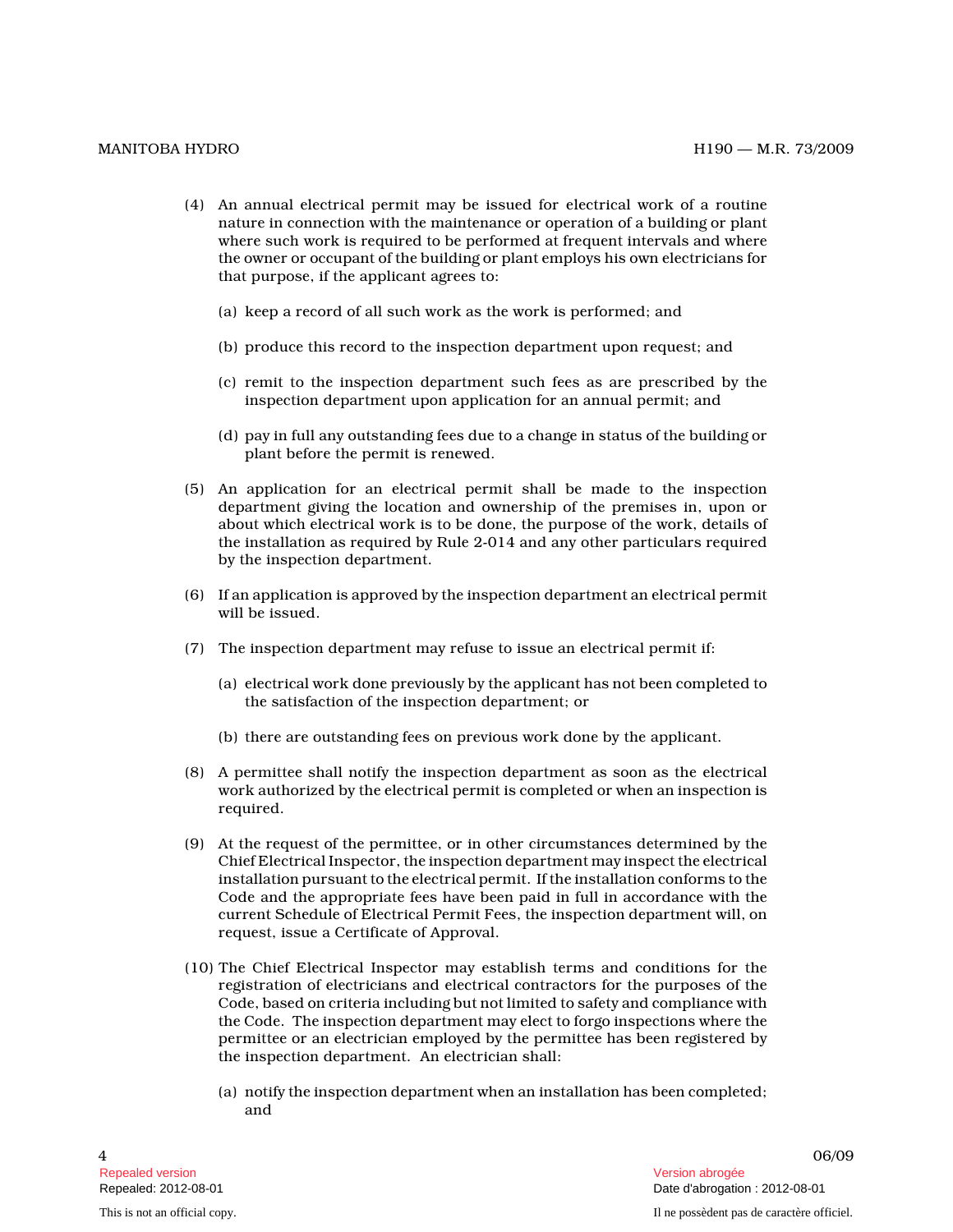(b) supply the inspection department with a signed declaration that the installation complies with the Code.

The inspection department reserves the right to audit and inspect installations by registered electricians for compliance with the Code and the Schedule of Electrical Permit Fees.

- (11) The inspection department may direct the alteration or repair of an existing electrical installation that does not conform with the requirements of the Code.
- (12) Where an application for an electrical permit is refused or where a permittee does not agree with an electrical inspection report, defect notice or interpretation of Code rules issued on any particular installation, an appeal may be made in writing to the office of the Chief Electrical Inspector of Manitoba Hydro.
- (13) The inspection department may:
	- (a) prohibit the use of an installation until inspected, tested and approved;
	- (b) direct the permittee to carry out and produce results of tests on equipment as considered necessary to ensure that the installation is properly installed.
- (14) An electrical permit will expire 90 days from the date of issuance unless the installation authorized by the electrical permit is commenced or the inspection department, in its discretion, grants an extension.
- (15) An electrical permit will expire 12 calendar months from the date of issuance unless the installation authorized by the electrical permit is not completed and the inspection department, in its discretion, grants an extension.
- (16) The issuance of an electrical permit does not obligate the owner of the premises to have the work done by the permittee.

#### Rule 2-006 struck out

3 Rule 2-006 (Application for Inspection) is struck out.

### Rule 2-008 replaced

4 Rule 2-008 (Fees) is replaced with the following:

# 2-008 Fees

(1) The amount and manner of payment of any fee payable for electrical permits or inspection of electrical installations are as prescribed by the inspection department in the Schedule of Electrical Permit Fees.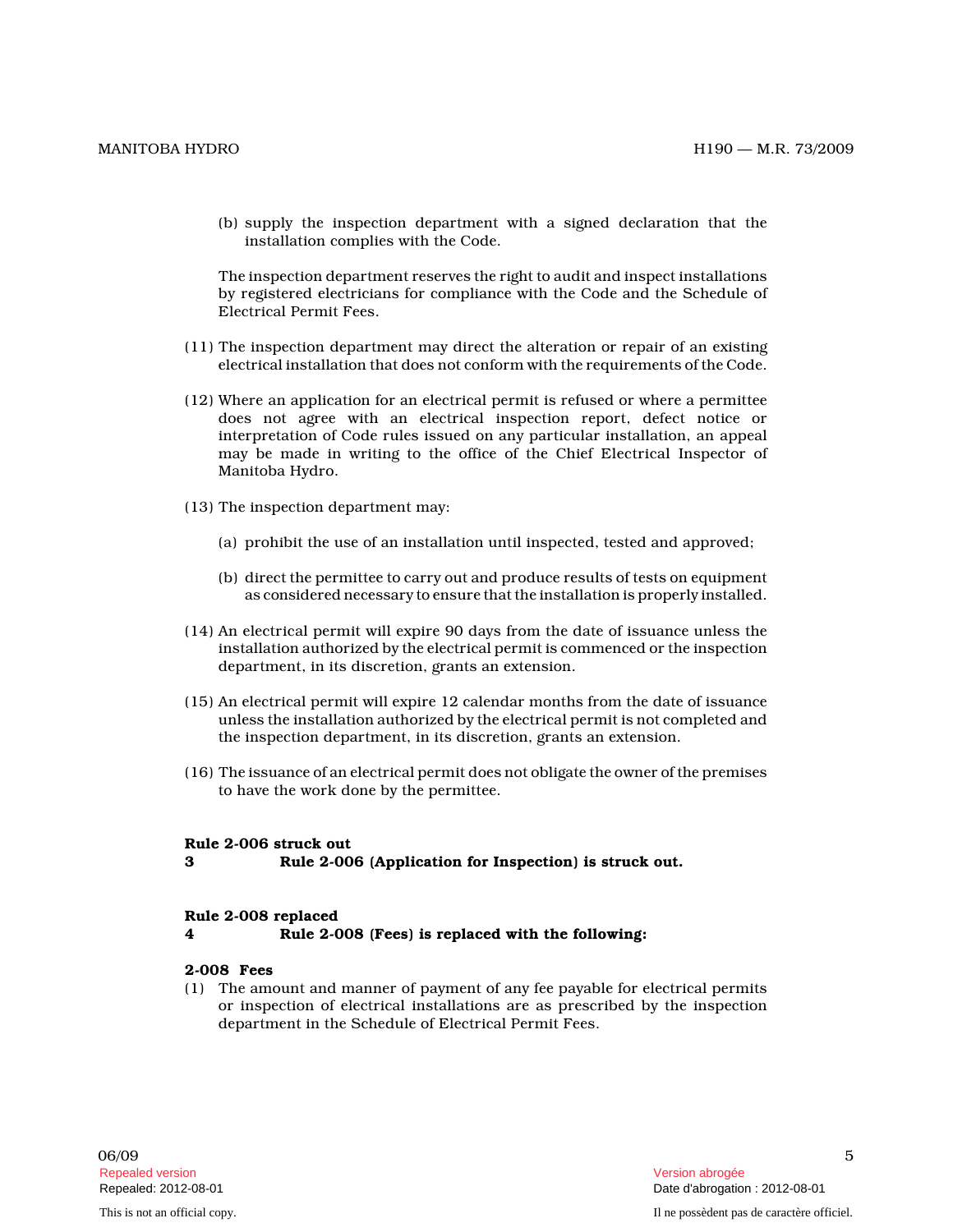- (2) Unless an electrical permit fee is payable in accordance with the terms and conditions established under Subrule (3) for pre-authorized monthly billing accounts, an electrical permit fee shall be paid in full before an electrical permit is issued.
- (3) Manitoba Hydro may establish terms and conditions for pre-authorized monthly billing accounts for the payment of electrical permit fees.
- (4) A cheque or money order in payment of electrical permit or inspection fees shall be made payable to Manitoba Hydro.
- (5) The inspection department has the right at any time to make adjustments in the electrical permit fee payable as a result of additions or deletions to the work specified in the electrical permit or to correct errors in the calculation of fees made at the time the electrical permit was issued.
- (6) The inspection department will refund any fee paid for an unused electrical permit if application is made within one year of the date of the issuance of the electrical permit, but reserves the right to deduct an amount equal to any costs and expenses that it incurs in connection therewith and will in any case deduct an amount equal to the current minimum fee.

#### Rule 2-010 struck out

5 Rule 2-010 (Posting of Permit) is struck out.

#### Rule 2-014 replaced

6 Rule 2-014 (Plans and Specifications) is replaced with the following:

### 2-014 Plans and Specifications

- (1) Plans and specifications are required for:
	- (a) electrical installations where:
		- (i) the installation is carried out by an owner of farm or residential premises; or
		- (ii) the ampacity of the service entrance equipment exceeds 200 amperes single phase or the supply service is multi-phase; or
		- (iii) the installation operates at voltages in excess of 750 volts; and
	- (b) installations covered by section 18, 20, 22, 24 or 36 of the Code; and
	- (c) such other installations as may be prescribed by the inspection department.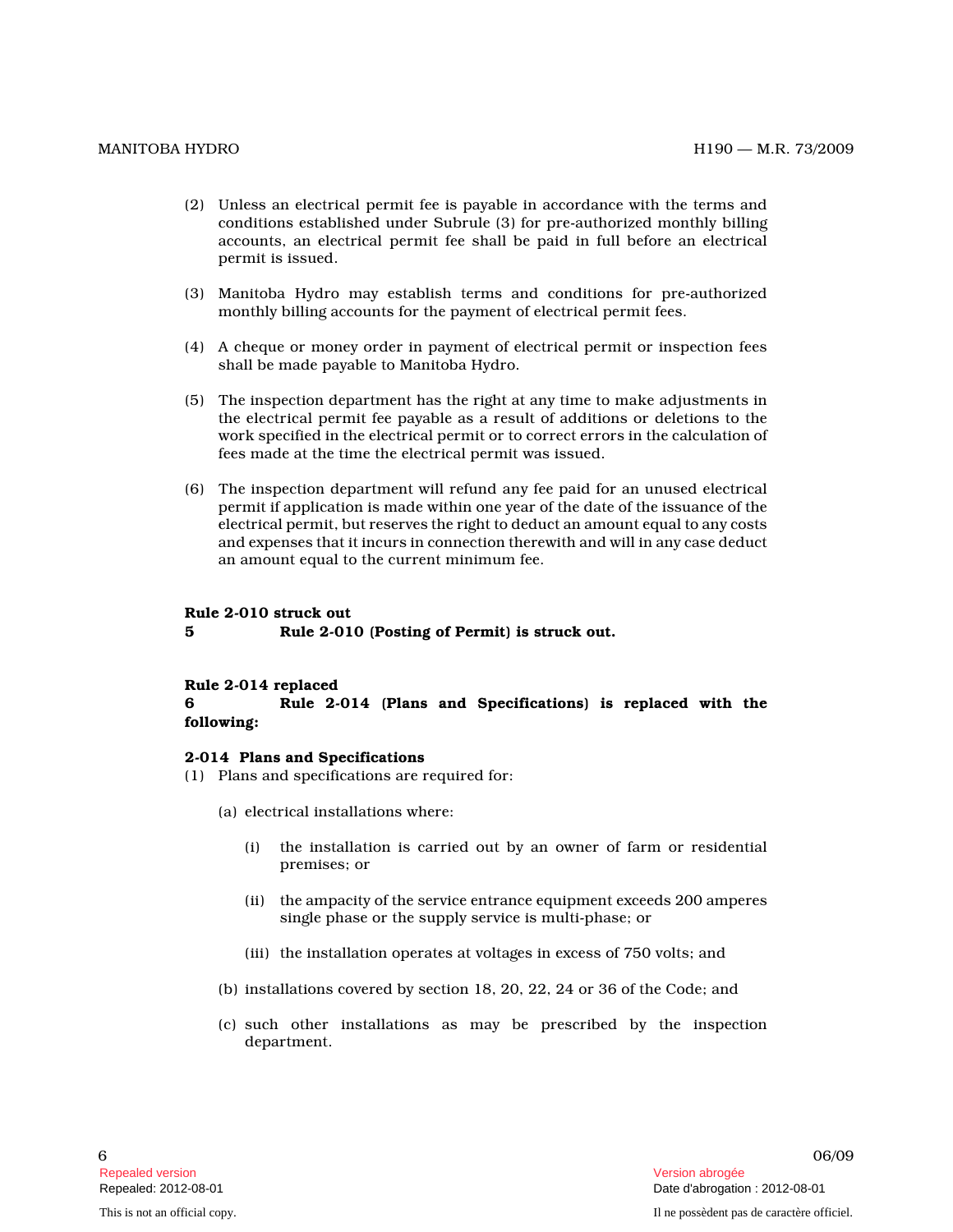- (2) Plans and specifications required by Subrule (1) shall be submitted to the inspection department for acceptance before an electrical permit may be issued.
- (3) Plans and specifications shall be prepared and signed by, and bear the seal of, a registered professional engineer

(a) when they are required by Subrule (1)(b) for an installation covered by section 18, 20, 24 or 36; or

(b) if the inspection department considers them necessary for any other installation.

- (4) The responsible professional engineer for a large or complex installation, as determined by the Chief Electrical Inspector, shall submit a letter to the inspection department stating his or her responsibility for the inspection of construction for the installation to ensure conformity with the approved plans and specifications. Note: Subrule 2-004(1) still applies.
- (5) Upon completion of an installation under Subrule (4), the responsible professional engineer shall submit a certificate stating:

"I hereby certify that I have inspected the installation for compliance to the approved plans and specifications and find the installation in compliance with the requirements of the Manitoba Electrical Code."

(6) Where current transformer revenue metering is required for an installation, plans and a list of loads, as required by the Manitoba Hydro Customer Metering Standards, are required to be submitted before the revenue metering will be ordered by the inspection department.

# Rule 2-025 added

# 7 The following is added after Rule 2-024:

#### 2-025 Special Acceptance Inspection

A special acceptance inspection may be made of electrical equipment that is not approved by or does not bear the approval mark of an accredited certification organization. In general, this applies to electrical equipment:

- (a) of other than a regular line of manufacture; or
- (b) manufactured or produced singly or in small quantities; or
- (c) built to a customer's order.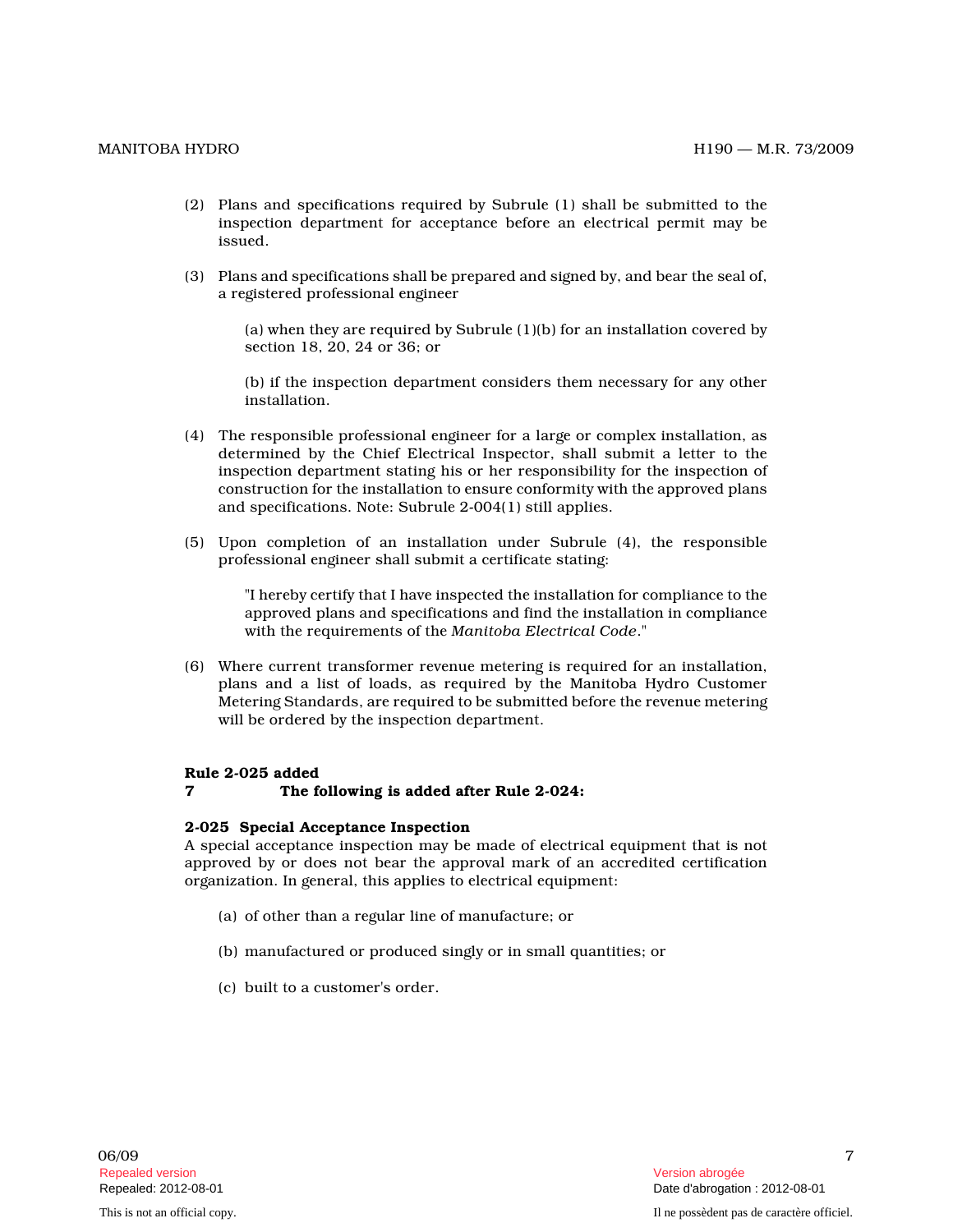### Rule 2-030 replaced

# 8 Rule 2-030 (Deviation or Postponement) is replaced with the following:

### 2-030 Deviation or Postponement

Notwithstanding Subrule 2-004(9), the inspection department may by special permission approve an installation that does not conform to the standards established by this Code where, in the opinion of the inspection department, the installation provides a standard of safety equivalent to the standard provided by the Code. The special permission shall specify the aspects of the installation that do not conform to the Code and the equivalent electrical requirements.

#### Amendment to Section 6 — Services and Service Equipment

### Rule 6-400 amended

# 9 Rule 6-400 (Metering Equipment) is amended by renumbering it as Rule 6-400(1) and by adding the following as Subrule (2):

(2) For determining the type of metering equipment required by the supply authority, reference shall be made to supply authority metering standards which shall be amendatory or additional to Rules 6-402 to 6-412.

### Amendment to Section 10 — Grounding and Bonding

# Subrule 10-700(2) amended

# 10 Paragraph (a) of Subrule 10-700(2) (Grounding Electrodes) is replaced with the following:

(a) in the case of a rod grounding electrode, consist of 2 rod electrodes (except for a chemically charged electrode where only one need be installed) that are spaced no less than 3 m apart, and are

> (i) bonded together with a grounding conductor sized in accordance with Table 17; and

- (ii) driven to the full length of the rod; and
- (iii) copper clad; and
- (iv) not less than 15.8 mm in diameter; or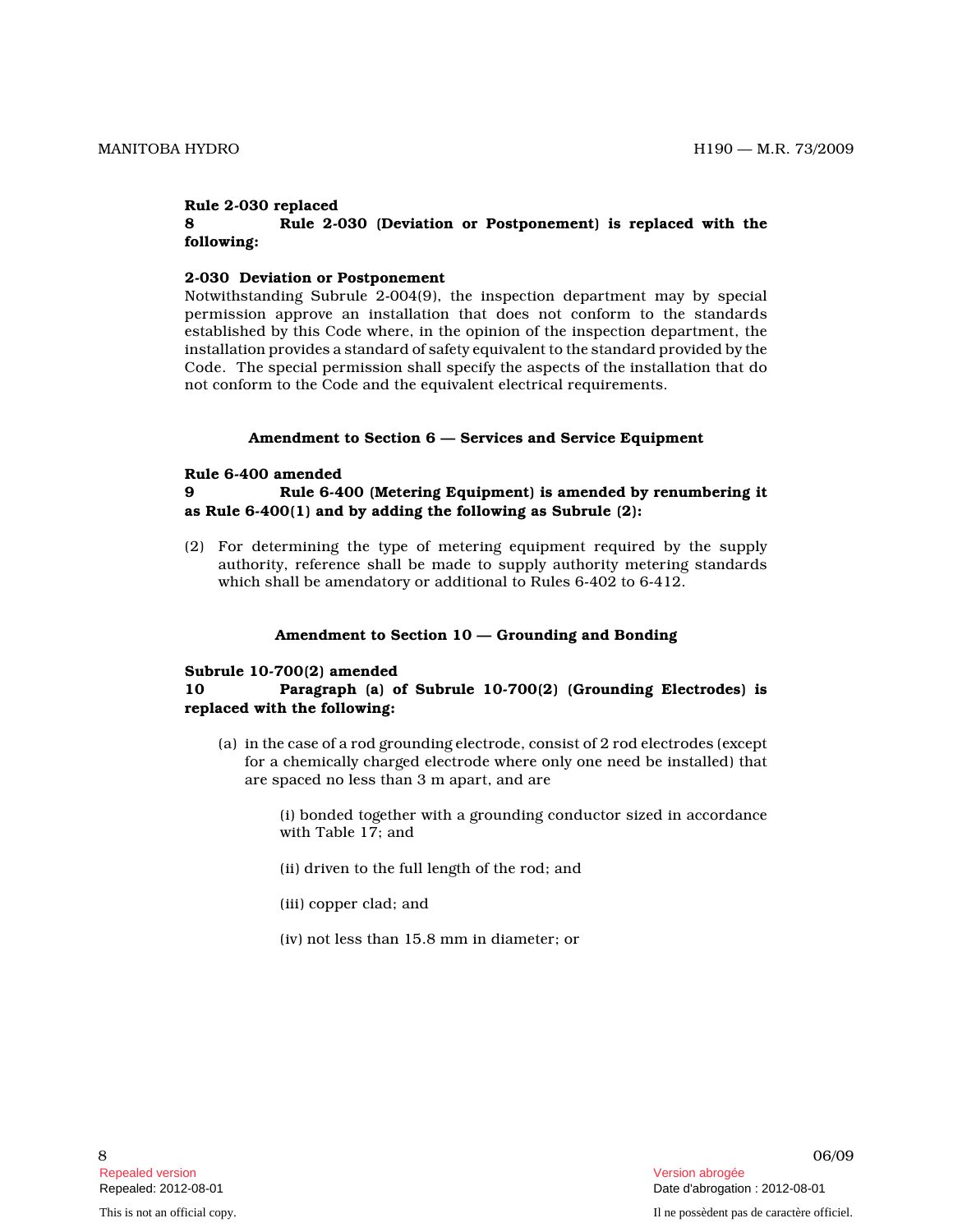### Amendment to Section 12 — Wiring Methods

#### Rule 12-2208 replaced

11 Rule 12-2208 (Provisions for Bonding) is replaced with the following:

# 12-2208 Provisions for Bonding

Metal cable trays shall be adequately bonded at intervals not exceeding 15 m and the size of bonding conductors shall be based on the size of the largest ungrounded conductor or equivalent for multiple conductors carried by the cable tray in accordance with Rule 10-814.

#### Amendments to Section 26 — Installation of Electrical Equipment

#### Rule 26-008 replaced

12 Rule 26-008 (Sprinklered Equipment) is replaced with the following:

### 26-008 Sprinklered Equipment

Electrical service and distribution equipment with ventilation openings located in sprinklered buildings or spaces shall be protected where needed by noncombustible hoods or shields so arranged as to minimize interference with the sprinkler equipment.

### Rule 26-700 amended

# 13 Rule 26-700 (Receptacles, General) is amended by adding the following after Subrule (11):

- (12) Where a sump is required by the Winnipeg Building By-law or the Manitoba Building Code for the control of water from a subsurface drainage (weeping tile) system:
	- (a) a receptacle shall be installed for the connection of the sump pump; and
	- (b) the receptacle for the sump pump shall be supplied from a branch circuit that supplies no other outlets or equipment.

### Rule 26-714 amended

14 Rule 26-714 (Receptacles in Single Dwellings) is amended by adding "and" at the end of paragraph (b) and adding the following after paragraph (b):

(c) at least one receptacle shall be provided for each driveway.